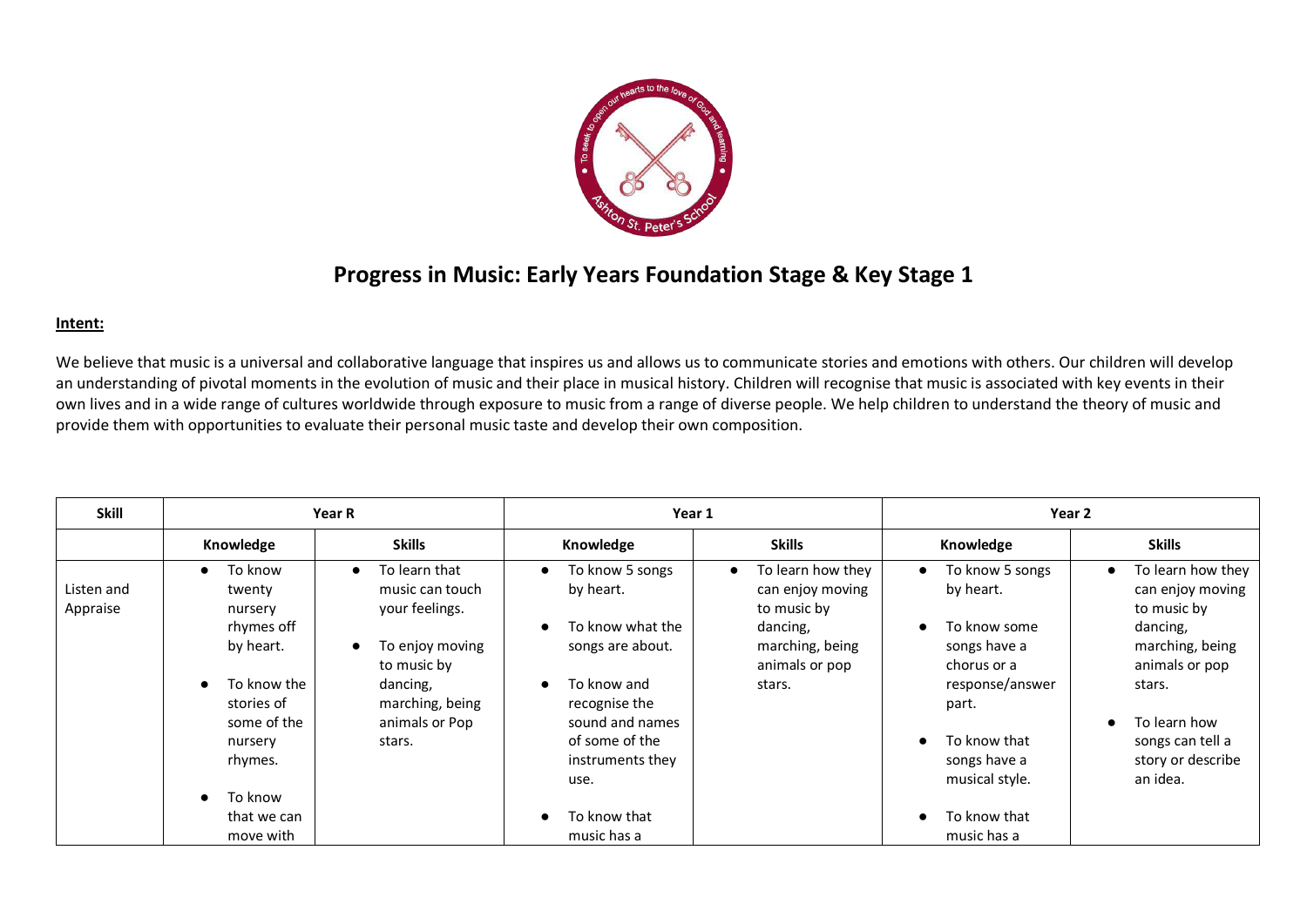|         | the pulse of                                                                                                                                                                                                                                                                                                                         | steady pulse, like                                                                                                                                                                                                                                                                                                                | steady pulse, like                                                                                                                                                                                                                                                                                                                                                                                                               |
|---------|--------------------------------------------------------------------------------------------------------------------------------------------------------------------------------------------------------------------------------------------------------------------------------------------------------------------------------------|-----------------------------------------------------------------------------------------------------------------------------------------------------------------------------------------------------------------------------------------------------------------------------------------------------------------------------------|----------------------------------------------------------------------------------------------------------------------------------------------------------------------------------------------------------------------------------------------------------------------------------------------------------------------------------------------------------------------------------------------------------------------------------|
|         | the music.                                                                                                                                                                                                                                                                                                                           | a heartbeat.                                                                                                                                                                                                                                                                                                                      | a heartbeat.                                                                                                                                                                                                                                                                                                                                                                                                                     |
|         | To know<br>$\bullet$<br>that the<br>words of<br>songs can<br>tell stories<br>and paint<br>pictures.                                                                                                                                                                                                                                  | To know that we<br>can create<br>rhythms from<br>words, our<br>names, favourite<br>food, colours and<br>animals.                                                                                                                                                                                                                  | To know that we<br>can create<br>rhythms from<br>words, our<br>names, favourite<br>food, colours and<br>animals.                                                                                                                                                                                                                                                                                                                 |
|         |                                                                                                                                                                                                                                                                                                                                      |                                                                                                                                                                                                                                                                                                                                   | To know that<br>rhythms are<br>different from the<br>steady pulse.<br>To know that we                                                                                                                                                                                                                                                                                                                                            |
|         |                                                                                                                                                                                                                                                                                                                                      |                                                                                                                                                                                                                                                                                                                                   | add high and low<br>sounds, pitch,<br>when we sing and<br>play our<br>instruments.                                                                                                                                                                                                                                                                                                                                               |
| Singing | To be able<br>To be able to sing<br>$\bullet$<br>$\bullet$<br>along with a pre-<br>to sing or<br>recorded song<br>rap nursery<br>rhymes and<br>and add actions.<br>simple<br>songs from<br>To be able to sing<br>$\bullet$<br>along with the<br>memory.<br>backing track.<br>To know<br>$\bullet$<br>that songs<br>have<br>sections. | To confidently<br>To learn about<br>$\bullet$<br>$\bullet$<br>sing or rap five<br>voices - singing<br>songs from<br>notes of different<br>memory and sing<br>pitches (high and<br>them in unison.<br>low).<br>To learn that they<br>can make<br>different types of<br>sounds with their<br>voice - rap or say<br>words in rhythm. | To confidently<br>To learn about<br>$\bullet$<br>$\bullet$<br>know and sing<br>voices - singing<br>notes of different<br>five songs from<br>pitches (high and<br>memory.<br>low).<br>To know that<br>unison is<br>To learn that they<br>can make<br>everyone singing<br>different types of<br>at the same time.<br>sounds with their<br>To know that<br>voice - rap or say<br>songs include<br>words in rhythm.<br>other ways of |
|         |                                                                                                                                                                                                                                                                                                                                      | To learn to start<br>and stop singing<br>when following<br>the leader.                                                                                                                                                                                                                                                            | using the voice<br>To learn to start<br>(e.g. rapping -<br>and stop singing<br>when following<br>spoken word).<br>the leader.<br>To know why we<br>need to warm up<br>our voices.                                                                                                                                                                                                                                                |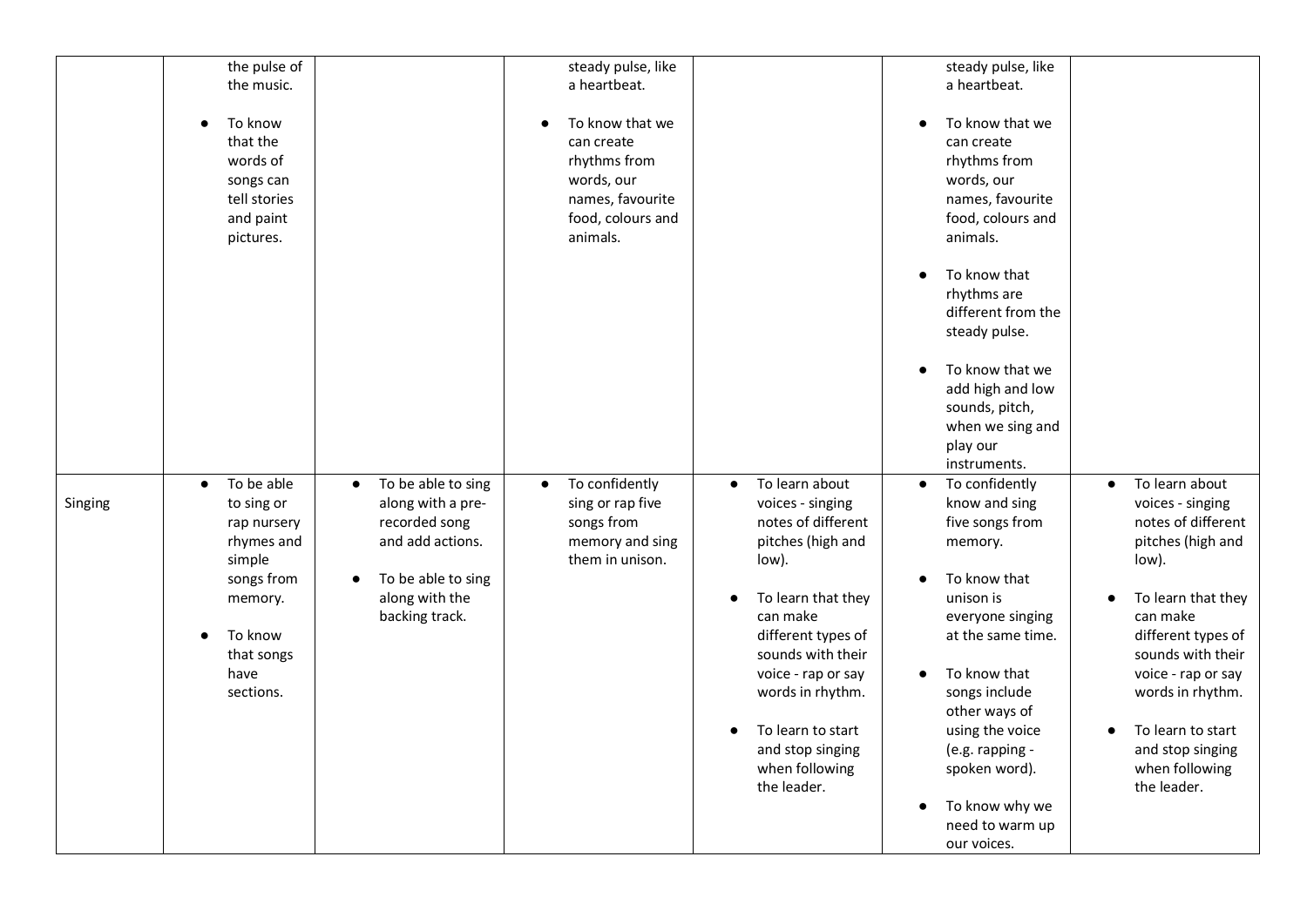|             |                                                                                                |                                                                                                                                                                                                 |                                                                                                                                                                                                                                                                                                                                                                               |                                                                                                                                                                                                                 | To learn to find a<br>$\bullet$<br>comfortable<br>singing position.                                                                                                                                                                                                                                                                                                                                                        |
|-------------|------------------------------------------------------------------------------------------------|-------------------------------------------------------------------------------------------------------------------------------------------------------------------------------------------------|-------------------------------------------------------------------------------------------------------------------------------------------------------------------------------------------------------------------------------------------------------------------------------------------------------------------------------------------------------------------------------|-----------------------------------------------------------------------------------------------------------------------------------------------------------------------------------------------------------------|----------------------------------------------------------------------------------------------------------------------------------------------------------------------------------------------------------------------------------------------------------------------------------------------------------------------------------------------------------------------------------------------------------------------------|
| Instruments |                                                                                                | To learn the<br>$\bullet$<br>names of the<br>notes in their<br>instrumental part<br>from memory or<br>when written<br>down.<br>To learn the<br>names of the<br>instruments they<br>are playing. | To understand<br>$\bullet$<br>that instruments<br>should be treated<br>carefully and with<br>respect.<br>Play a tuned<br>instrumental part<br>with the song<br>they perform.<br>To learn to play<br>an instrumental<br>part that matches<br>their musical<br>challenge, using<br>one of a<br>differentiated<br>part (a one-note<br>part, a simple<br>part, a medium<br>part). | To learn the<br>$\bullet$<br>names of the<br>notes in their<br>instrumental part<br>from memory or<br>when written<br>down.<br>To know the<br>names of untuned<br>percussion<br>instruments<br>played in class. | To understand<br>that instruments<br>should be treated<br>carefully and with<br>respect.<br>To learn to play<br>an instrumental<br>part that matches<br>their musical<br>challenge, using<br>one of a<br>differentiated<br>part (a one-note<br>part, a simple<br>part, a medium<br>part).<br>To play the part in<br>time with the<br>steady pulse.<br>To listen to and<br>follow musical<br>instructions from<br>a leader. |
| Composition | To create a<br>$\bullet$<br>pattern using a<br>one pitched note.<br>To be able to<br>$\bullet$ | To understand<br>$\bullet$<br>that composing is<br>like writing a story<br>with music.                                                                                                          | To help to create<br>$\bullet$<br>a simple melody<br>using one, two or<br>three notes.                                                                                                                                                                                                                                                                                        | To understand<br>$\bullet$<br>that composing is<br>like writing a story<br>with music.                                                                                                                          | To help to create<br>$\bullet$<br>a simple melody<br>using one, two or<br>three notes.                                                                                                                                                                                                                                                                                                                                     |
|             | keep the pulse<br>with a single note.                                                          | To understand<br>that everyone can<br>compose.                                                                                                                                                  | To learn how the<br>notes of the<br>composition can<br>be written down<br>and changed if<br>necessary.                                                                                                                                                                                                                                                                        | To understand<br>that everyone can<br>compose.                                                                                                                                                                  | To learn how the<br>notes of the<br>composition can<br>be written down<br>and changed if<br>necessary.                                                                                                                                                                                                                                                                                                                     |